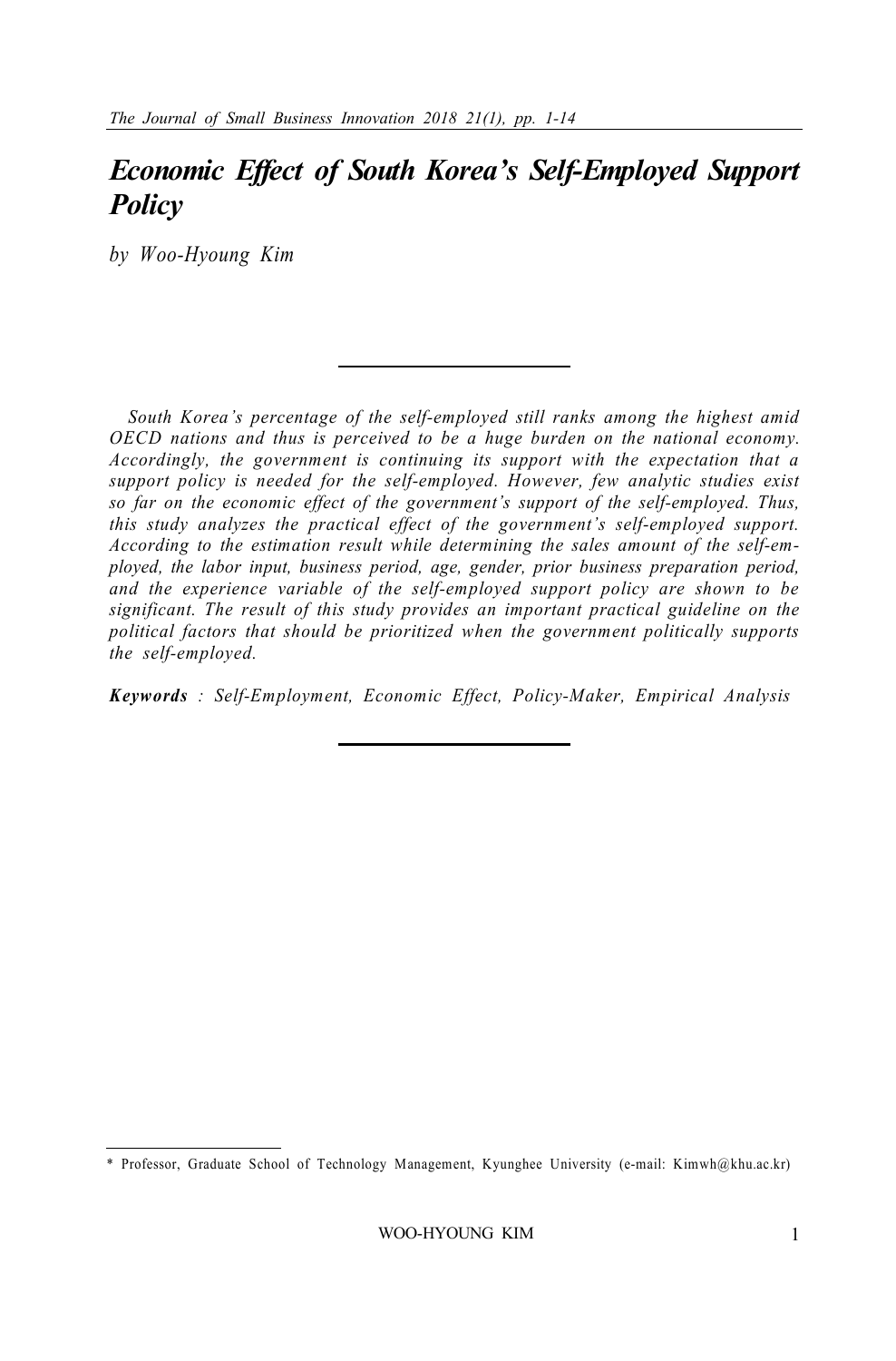#### Ⅰ*. Introduction*

 As the proportion of South Korea's self-employed ranks among the highest amid Organisation for Economic Co-operation and Development (OECD) nations, its importance is greatly emphasized. According to OECD statistics, the proportion of the selfemployed among all other employees is 25.9%, and South Korea is the fourth among OECD nations after Greece (35.2%), Turkey (33%), and Mexico (32.1%) (OECD, 2016). When considering the economic size and financial stability of the government comprehensively, it can be verified that the proportion of South Korea's self-employed is very high, which means that the substructure of the national economy can be considerably swayed by the external shock. A detail examination of the status of South Korea's self-employed reveals that the proportion of the selfemployed increased steadily since the1970s, and confronting the foreign exchange crisis in 1998, it has risen rapidly up to 38.3%. Of course, in 1982, it showed a very high figure of 52.9%,and with industrialization and development, the proportion has continuously declined. However, this figure is seen to be very high even when compared with Portugal (18.5%) and Spain (17.4%), whose GDP per person is similar to that of South Korea. However, the government has the political objective of lowering the proportion of the self-employed to within 10%,similar to that of Western nations, such as the United States of America (6.5%), Germany (10.8%), and Canada (8.6%), whose proportion of the self-employed is low. Through this, the government can effectively manage socially unstable factors by removing uncertain factors of the economy and stabilizing the economic structure. This does not mean simply the advancement and upgrade of the economic structure, but that the proportion of wholesale and retail sales and the food and lodging business, comprising an unrealistically high proportion of the self-employed, should be lowered.

Some experts point out that the government`s initiative to stimulate the founding

of the self-employed will intensify the deepening economic instability of the nation's economy due to the promotion of self-employed businesses. The increase in self-employed jobs and the retirement of baby boomers is expected to last for a while. It is true that the Small Medium Business Administration, as well as the Ministry of Gender Equality and Industry has resulted in the promotion of self-employment, especially self-employed, self-employed businesses. According to research by the Ministry of Gender Equality and Industry, the government has the largest number of SMEs. The agency supports small-scale business credit guarantees, success initiatives, small-scale business start-ups, establishment of entrepreneurship education, and education for senior citizens. The Ministry of Employment and Labor supports the establishment of a job-service worker, the Ministry of Health and Welfare and the Ministry of Gender Equality and Family, the Ministry of Gender Equality & Family, and the Ministry of Gender Equality and Family, the Ministry of Gender Equality & Family, and the Ministry of Gender Equality and Family. Considering the government`s assistance, the average amount of money for the establishment of a single store is supported by three to four million won per person.

It can be seen that the government intends to reduce the political risk through policies such as conversion of the wageworkers other than the self-employed into employment. There are cases that multiple wageworkers pose a challenge for self-employment only owing to retirement pay without ample preparation because of the foreign exchange crisis and advancement of the economy. Moreover, due to the bankruptcy of the people who entered the self-employment business, many of them fall into the highest poverty class. The self-employed actually are playing a role as a prop that supports the poor strata of the South Korean economy. In other words, if these people succeed and make money, they can vitalize the national economy, but if they go bankrupt, it can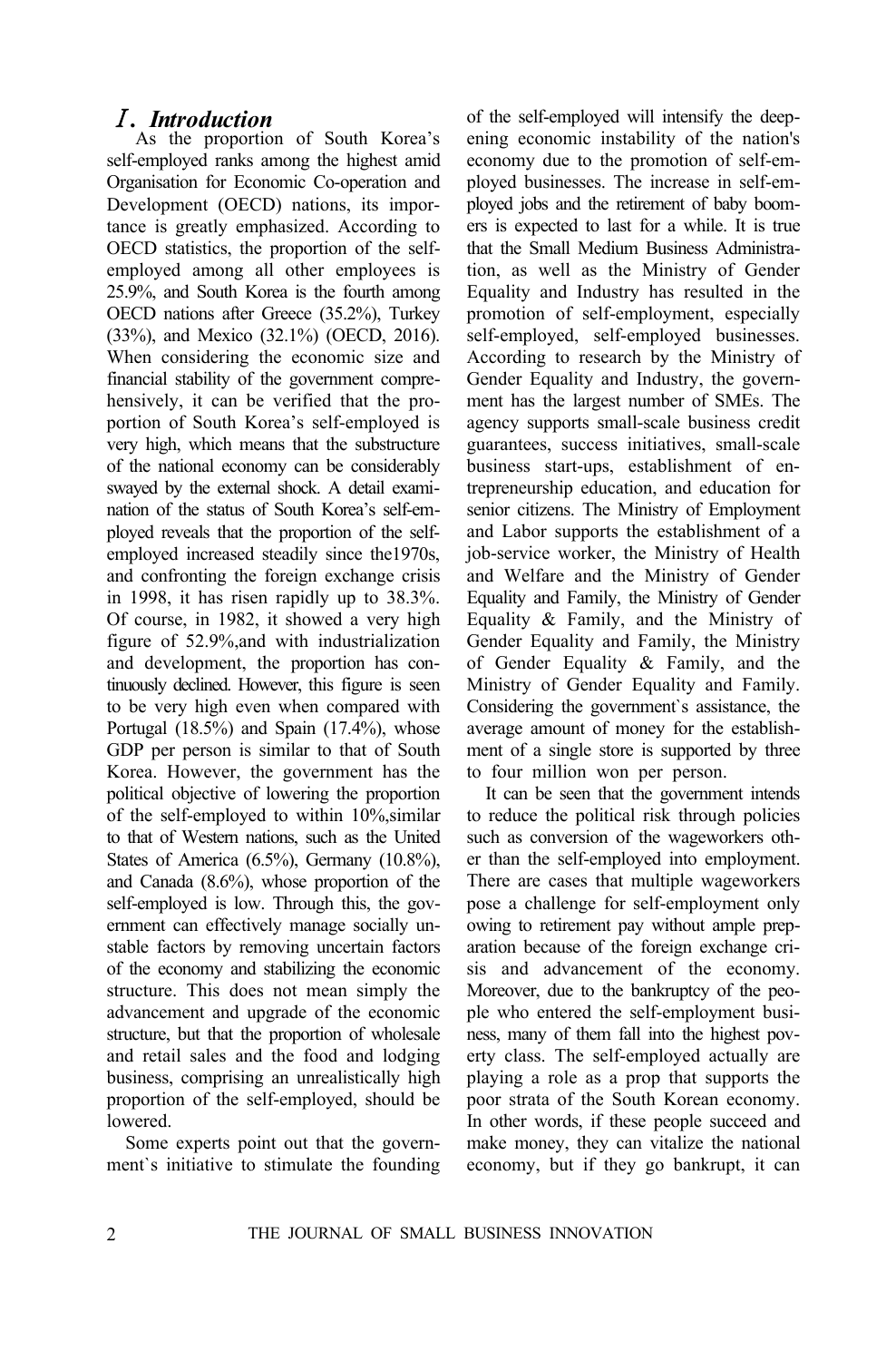pose another risk that endangers the national economy. Accordingly, the government is providing various political support programs each year after announcing the comprehensive support policy for the poor self-employed in 2005. However, the support policy such as provision of loans for them has not been successful so far. Contrarily, the business environment of the self-employed is worsening due to the fierce competition among the self-employed and the advancement of the economy. Cheon (2003), Kim, Lim, and Kim (2011), and Lee (2012) analyze the effect on the selection of the selfemployment and characteristics of South Korea's poor self-employed from the macro and micro viewpoints. In particular, Lee (2014) asserts that the support policy for the corporate-style self-employed should be separated from the support policy of the poor living style self-employed, and implications should be studied about the support policy of the self-employed and the role of the self-employed during the economic change process. Accordingly, this study intends to conduct the research under the premise that political support is needed for those who are self-employed who face the danger of an economic crisis when they compete with big corporations. While the government is making efforts to support politically and provide support policy for the self-employed each year, our study intends to investigate whether such self-employed support policies introduced collectively since 2014 is practically effective. The purpose of this study is to establish the theoretical basis that can properly support the selfemployed. However, this study intends to propose different implications that were not covered in other studies. That is, it intends to estimate the effect of the change of the self-employed on the national economy from the macroeconomic perspective, and to practically analyze the effect of the change in the proportion of the self-employed on the macro economy such as GDP, and thus provide theoretical and practical implications.

## Ⅱ*. Literature Review*

#### 2.1 Status and Productivity Analysis of Self-Employed

The total number of South Korea's selfemployed showed a steady rising trend since the industrialization and a continuously decreasing trend since 2002. The proportion of self-employed was around 35% until the beginning of the1980s, but after decreasing rapidly since then, it maintains a 25~30% level after being 36.8% in 1997 and 38.3% in 1998 (OECD, 2016). In the latter part of 2000, the number of self-employed in their 30s and 40s were steadily decreasing, while the old self-employed in their 50s were increasing. The total number of self-employed recorded at 72 million and 400 thousand people in 2009 and reached 72 million people. Although South Korea's economic growth stayed at the 2% level due to the uncertainty of the world economy in 2002, the number of the wageworkers (451 thousand people) increased compared to the previous year. When the number of wageworkers increased in 2012, the number of self-employed (135 thousand people) that should have normally decreased has increased as well. The reason for the recent decrease of the self-employed could be due to the entry into the self-employment sector rather than the increase in the exit rate from the self-employment sector. As the self-employed mainly have a negative relationship with the economy and if the entry into the wage-working sector is difficult, it can result in alternative jobs. Further, since the active entry and exit were made around business types whose entry obstacles are relatively low, such as wholesale and retail sales, restaurants, and lodging industry, the self-employed in these fields can be seen to have reached the saturation level.

To comprehend the status and progress in productivity of the self-employed, the status analysis survey data of the national small businessmen by the small and medium business administration have been utilized and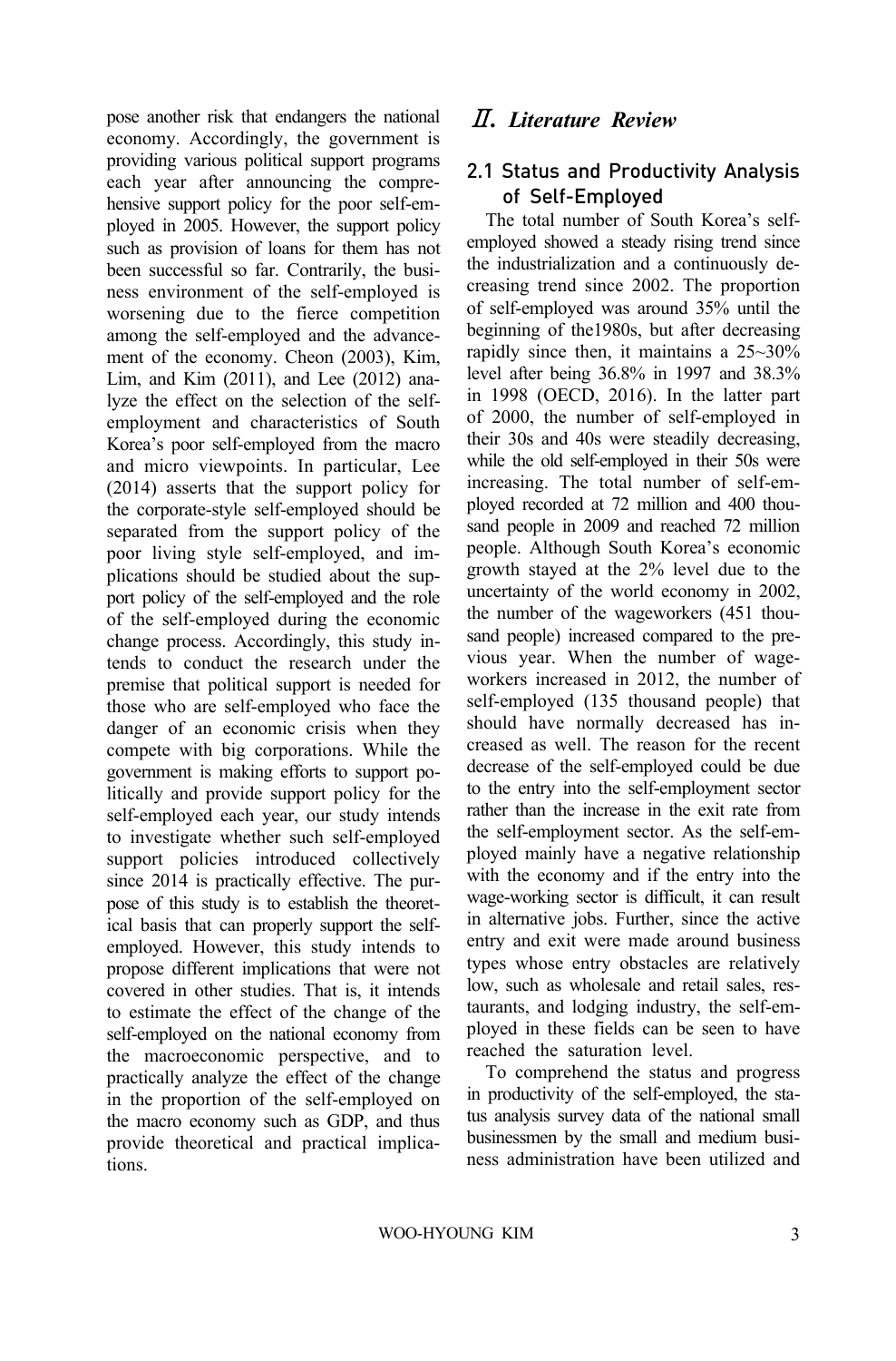analyzed. Even with the change in productivity of self-employment, the productivity of each business type needs to be surveyed in detail, as the analysis result deals with the comparison of self-employment and the whole business type-specific productivity. However, there is a limitation, as it does not directly comprehend the productivity of self-employment.

The status survey of national small businessmen was conducted in 2007, 2010,and 2013 for the purpose of comprehensively evaluating the outcome of the policy and comprehending the status of small businessmen. In addition, by utilizing the basic data for the establishment of whole measures, it plans for small businessmen, and the sample numbered around 10 thousand corporations. In the same survey, small businessmen mean those businessmen who have under 5 full-time workers (wholesale and retail sales, restaurants, lodging and service, etc.) or under 10 full-time workers (manufacturing, construction, and transportation, etc.) among small corporations. Self-employed, as defined by the statistical office, has a narrow sense. As the status survey of the small businessmen incorporates sales amount, business profit, and the number of employees of each corporation, this study intends to survey an alternative index signifying the productivity of self-employment such as the sales amount compared to the total number of employees and the business profit compared to the total number of employees. Although generally, as the index that signifies labor productivity, the value added tax variable compared to the number of employees is used as the variable, in this survey, because there is no information on the value added tax of the personnel/labor fee, the above surrogate variable was analyzed. According to the analysis result, the sales amount compared to the number of employees increased steadily, while the business profit compared to the number of employees stagnated recently. Regarding the sales amount compared to the number of employees, the monthly average of the whole business sector was 3 billion and 492

million won, 4 billion and 764 million won, with a steady annual average increase of 5%. However, regarding the business profit compared to the number of employees, the monthly average of the whole industry was 941 thousand won in 2007, 1 billion and 153 million won in 2010,and 1 billion and 154 million won in 2013,and thus increased at an annual average of 6.8% during the period between 2007 and 2010. However, during the period between 2010 and 2013, it stagnated and thus the increasing trend in productivity of self-employment has largely been slowed.

Concerning the business-type specific productivity, the business types in which the productivity of self-employment was high compared to the average of the whole business based on the business profit compared to the number of employees were manufacturing, construction, wholesale and retail sales, and transportation, etc. The business types in which the productivity of self-employment increased the most during the recent period between 2010 and 2013 were publishing, video and broadcasting telecommunications, and information service business. Moreover, the productivity of self-employment also decreased in other repair and personal service business, educational service business, and manufacturing. Thus, the productivity of self-employment seems to have slowed down. The business types in which the productivity of self-employment has decreased during the same period were transportation, wholesale and retail sales, professional, science, technology service, business facility management, and business support service, etc. This study has surveyed the business profit compared to the total number of employees per age scope of each businessman to examine the effect of the increase in proportion of the old self-employed and productivity of self-employment.

As of the most recent of 2013, in case of the old businessmen in their 50s or over, the business profit compared to the total number of employees was lower than the total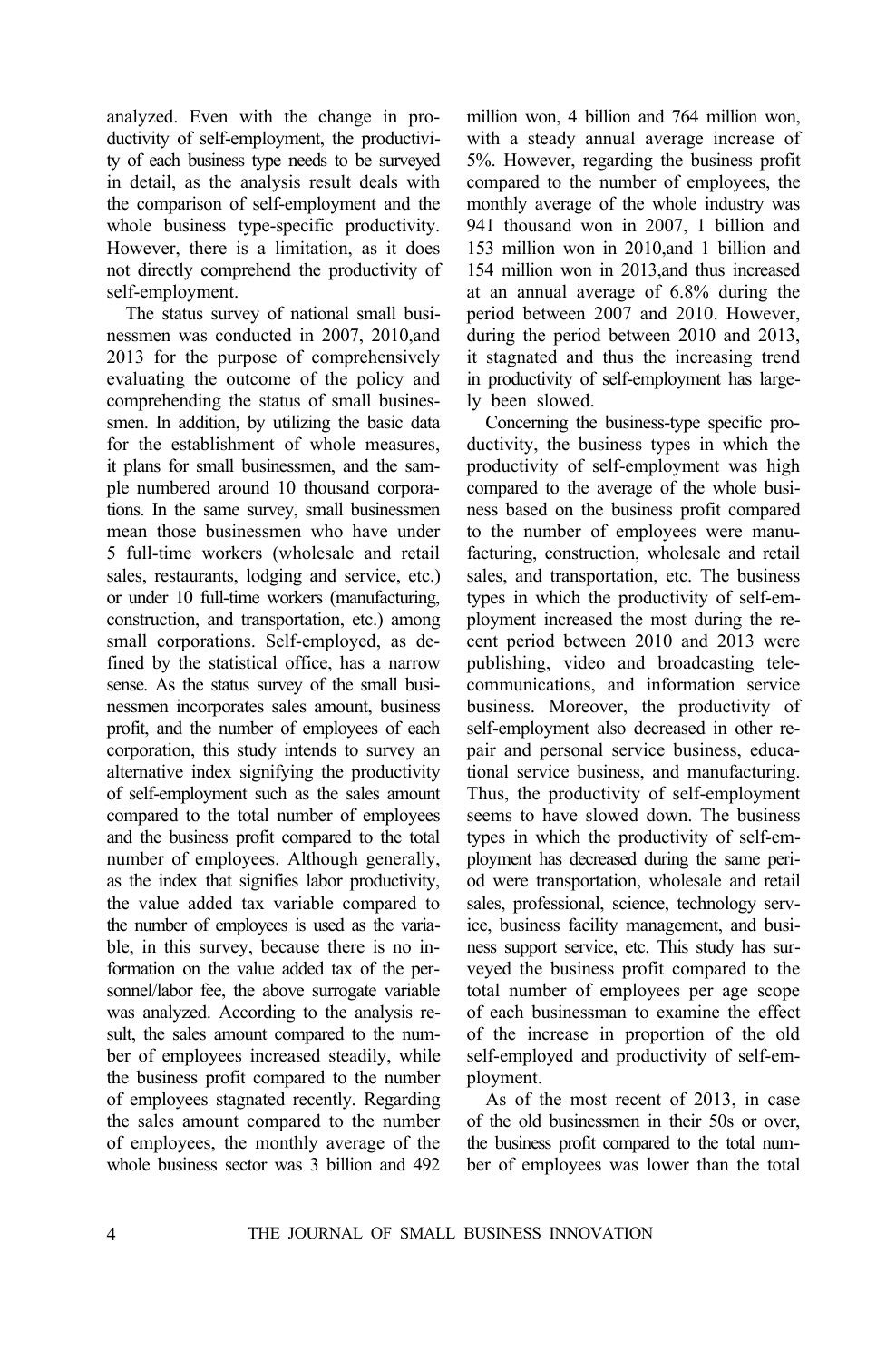average, the productivity was relatively low, and especially for those in their 60s or over, the difference was very huge. Regarding the recent status and the businessmen's age-specific productivity progress, especially for those in their 20s through 40s during the period between 2010 and 2013, the gap was not large, but the productivity increased a little. However, in case of the people in their 50s or over, the productivity increased and thus the decrease in the whole self-employment showed mainly for old business owners as well as in specific industries.

#### 2.2 Previous Research

Self-employed-related studies have been performed continuously in the past both domestically and internationally. First, international studies include Blau (1987), Rupasingha and Goetz (2011), Goetz, Fleming, and Rupasingha (2012), etc. Blau (1987) asserts that the change in technology, industrial structure, tax rates, and social security retirement benefits contribute to the reversal of downward trend of the self-employed labor force. Dennis (1996) argues that the selection of self-employment is the last resort when there are no other jobs. If self-employment is an alternative to unemployment, selection of self-employment will rise during the dull season. Goetz et al. (2012) maintain that self-employment has given tangible positive economic impacts on wage, salary employment, per capita income growth, and poverty reduction.

Domestic studies can be divided into the study on the characteristics and status of the self-employed and that on the support of the self-employed and fostering policy. The analyses on most of the studies on the characteristics were mainly performed after analyzing the investigation data on economic activity and population. Kim (2003) utilizes the first investigation data of the Korean labor force panel and analyze if the personal characteristics significantly affect the selection of self-employment and wageworkers' characteristics. According to the analysis result, he asserts that the experience of self-employment, age, marital status, industry, and jobs has a statistically significant effect on the selection of self-employment and wage labors. The study on self-employment support policy is by Yuck and Ryu (2004) who analyze the improvement of the self-employed support policy by dividing them into systematic and practical phases. They stress there inforcement of the roles of the self-employment support center in the systematic phase and that efforts should be made to provide quality service and improve the quantitative outcome-based pursuit in business opening and administration guidance in the practical phase.

They assert that the customized support system that suits region-specific circumstances is urgent through construction of the on-site support system. Lee (2014) asserts, in his paper on the role of the self-employed and support policy of the self-employed in the course of the business cycle, as follows. First, the support policy on the corporate type self-employed should be separated from the poor living type self-employed support policy and supported to improve the contribution of the self-employed to the growth potential. Second, during the business stagnation period when the self-employed oversaturated state is deepened, a systematic device should be constructed which can induce the phenomenon that the profit of the poor self-employed can be worsened due to the additional business startup. Cheon (2003) utilizes the Korean labor panel data and economic activity population survey for the factors that affect the selection of self-employment in South Korea and reviews them comprehensively from the macro and micro viewpoints. According to the analysis result, economic factors such as academic history, self-employment experience, gender, and unemployment rate, etc. were found to be statistically significant. Lastly, Park (2016) utilizes the data from the economic activity population survey and analyzes the characteristics of the self-employed in South Korea. According to the analysis result, he suggests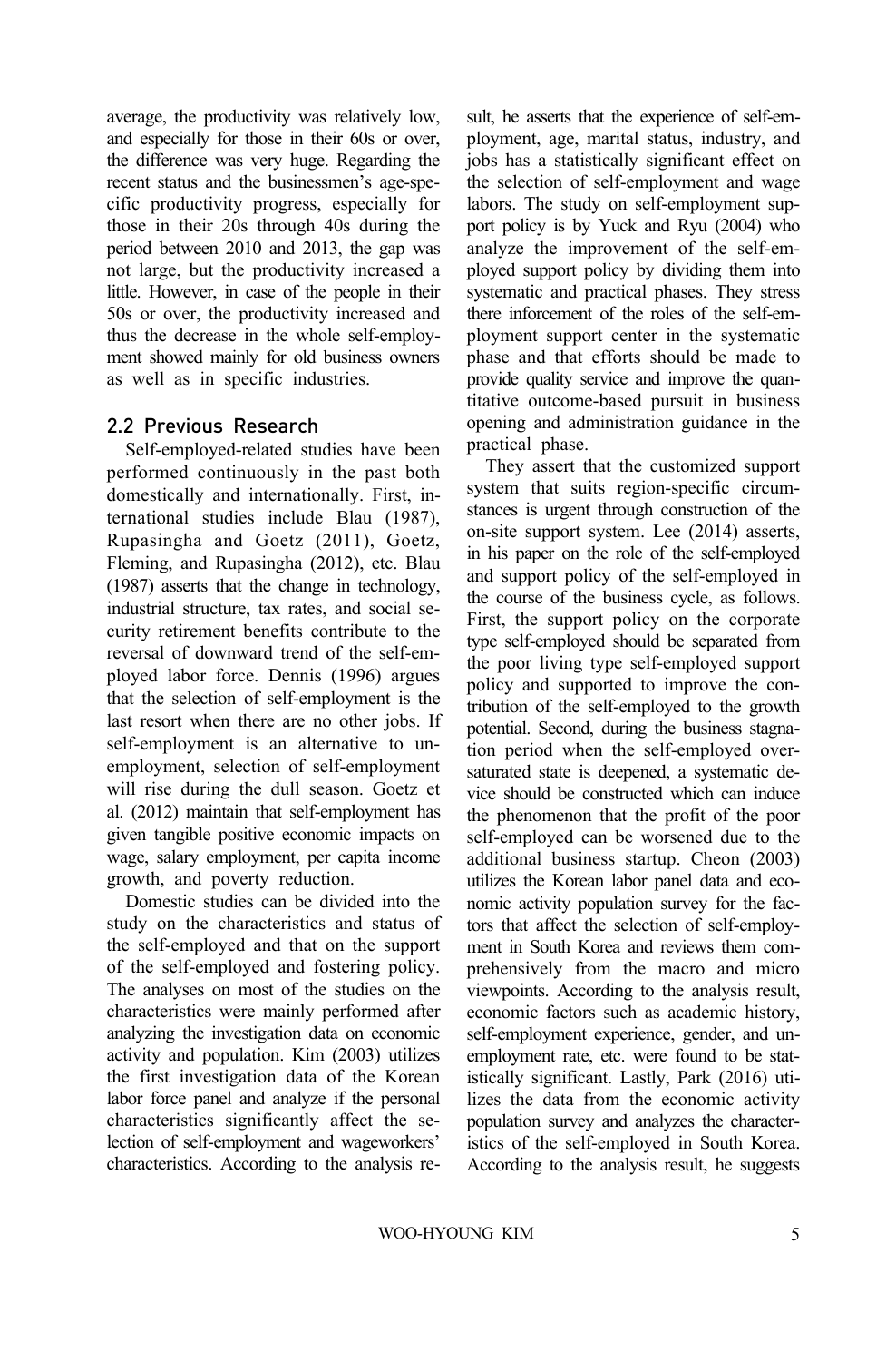the need for innovative policy that revives the strengths of self-employment, creates good jobs, and improves the income level of the self-employed. As evident from the above analyses, self-employment-related studies have been composed of various study methods and themes.

## Ⅲ*. Method*

This study utilizes the status survey data of the national small businessmen to estimate the practical effects of small businessmen. As the national small businessmen status survey (2016) asks about the experience of using resources by small businessmen in the recent three years, the support effect of small businessmen can be estimated through the estimation of sales amount including whether there is such a support experience. However, this survey only asks whether there is a support experience. Therefore, an increase or decrease in the sales amount compared to the size of the resources cannot be estimated in detail, but the differences of the average sales amount depending on the support experience can be estimated. Studies analyzing the income determining factors of the selfemployed can be found domestically and overseas (Rees and Shah, 1986). Conventional studies from micro perspective such as by Blanchflower (2000) practically analyze the determining factors of the income of the self-employed from various viewpoints by utilizing the survey data. Geum and Lee (2011) analyze sales of the self-employed, income change, and determining factors using Korean labor panel data. They reveal that the income polarization phenomenon of the gap between the poor and the rich is being proceeded inside the self-employed and that the income of the self-employed has relatively dropped compared to that of wage laborers. Kim (2014) uses the economy's whole survey data of the statistics office and analyzes the sales amount determining factors of the poor self-employed. He utilizes explanatory variables such as labor input amount, building area, electronic commercial

transaction status, franchise subscription status, market competition, megalopolis status, and common city status that determine the sales amount of a self-employed corporation.

In the present study, explanatory variables including labor input, market competition, megalopolis status, etc. are used similar to Kim (2014) in order to estimate the sales determining factors by utilizing the status survey of the national small businessmen (2016). Moreover, gender, age, business experience, equity capital ratio, and business preparation period, etc.,which can reflect the characteristics of a businessman, were added as explanatory variables, as these variables can affect the sales amount of business corporations among the status survey questions on small businessmen nationwide. As there can be differences in the productivity of self-employment by each industry as well, an industry-specific dummy variable has been added to control this. Finally, to estimate the support effect of small businessmen, dummy variables that can differentiate the information provision, organization support, and use experience of the broadcasting of small businessmen, such as fund support, education support, and business startup consultation within three years, have been included. However, as multicollinearity can occur due to the duplication of support effect, corresponding dummy variables will be included separately in the estimation formula and then analyzed. In fact, when we analyzed considering all dummy variables at the same time, we found there were inefficiencies occurred estimated sign was reverse the multicollinearity. For example, we could find that some coefficient values'signs were reversed.

## Ⅳ*. Model and Data*

The effect of the support of the small businessmen can be verified through the estimation coefficient of the SUB variables. The model for the support effect analysis of small businessmen is as follows.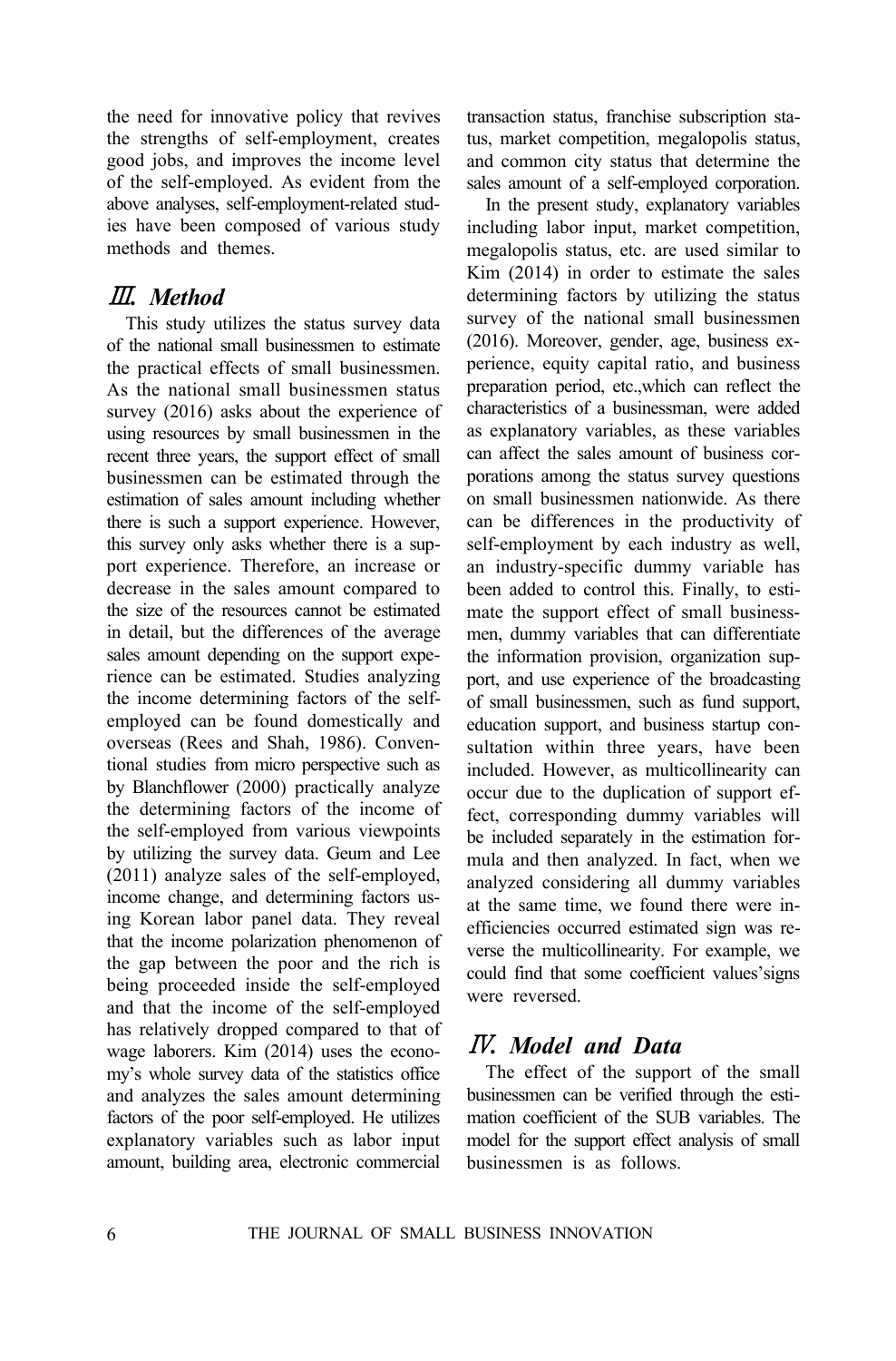$$
\begin{aligned} REV_i&=\alpha_0+\alpha_1 Labor_i+\alpha_2Compet_i\\ &+\alpha_3BigCity_i+\alpha_4Period_i..\alpha_5Age_i\\ &+\alpha_6Sex_i+\alpha_7 Exp_i+\alpha_8ROE_i\\ &+\alpha_9 \text{pre}_i+\alpha_{10} SUB_i\\ &\quad \ \ \, \textit{industrial~Dummies}+\epsilon_i \end{aligned}
$$

The data used in the analysis are extracted

from the 2013 status survey of the national small businessmen. The basic statistics of the main variables are as follows. The average sales amount of 8,868 corporations is a monthly average of 920 thousand dollars. Regarding the experience on business support of small businessmen, 7% of respondents have experience in fund support, 22% in

| Variable              | Explanation                                                                                   | Expected<br>symbols of the<br>estimation<br>coefficient |
|-----------------------|-----------------------------------------------------------------------------------------------|---------------------------------------------------------|
| <b>REV</b>            | Monthly average sales amount (ten thousand won)                                               |                                                         |
| Labor                 | Total number of the employees (people)                                                        | $+$                                                     |
| Compet                | Competition level. No competitors around $= 1$                                                | $^{+}$                                                  |
| BigCity               | Megalopolis status. Megalopolis $= 1$                                                         | $+$                                                     |
| Period                | Business period (year)                                                                        |                                                         |
| Age                   | Age of the businessman (years old)                                                            |                                                         |
| Sex.                  | Gender of the businessman. Male $= 1$                                                         | $+$                                                     |
| Exp                   | Business operation experience. Have business operation experience = 1                         | $+$                                                     |
| ROE                   | Equity capital ratio (%)                                                                      | $+$                                                     |
| Pre                   | Business preparation period (years)                                                           | $+$                                                     |
| <b>SUB</b>            | Small business support variable. Have benefits of support for the recent three<br>years $= 1$ | $+$                                                     |
| SUB 1                 | Fund support                                                                                  |                                                         |
| SUB <sub>2</sub>      | Educational support                                                                           |                                                         |
| SUB <sub>3</sub>      | Information provision such as business startup consultation and consultation                  |                                                         |
| SUB 4                 | Support of organization                                                                       |                                                         |
| SUB <sub>5</sub>      | Small businessmen broadcasting                                                                |                                                         |
| Industrial<br>Dummies | Industry classification based on the middle classification                                    |                                                         |

**Table 1 Basic Statistics by Variables**

| Variable         | Observed value | Average | Standard deviation | Minimum | Maximum |
|------------------|----------------|---------|--------------------|---------|---------|
| Rev              | 8,868          | 892.07  | 1,134.38           | 20      | 9,200   |
| Labor            | 8,868          | 1.87    | 1.10               |         | 6       |
| Compet           | 8,868          | 0.73    | 0.44               |         |         |
| Bigcity          | 8,868          | 0.41    | 0.49               |         |         |
| Period           | 8,868          | 9.42    | 8.68               |         | 83      |
| Age              | 8,868          | 50.40   | 9.81               | 20      | 90      |
| Sex              | 8,868          | 0.57    | 0.50               |         |         |
| Exp              | 8,868          | 0.36    | 0.48               |         |         |
| <b>ROE</b>       | 8,533          | 75.70   | 28.99              |         | 100     |
| Pre              | 8,593          | 8.63    | 8.33               |         | 24      |
| SUB 1            | 8,868          | 0.36    | 0.48               |         |         |
| SUB <sub>2</sub> | 8,868          | 0.22    | 0.41               |         |         |
| SUB <sub>3</sub> | 8,868          | 0.19    | 0.39               |         |         |
| SUB 4            | 8,868          | 0.07    | 0.26               |         |         |
| SUB <sub>5</sub> | 8,868          | 0.07    | 0.26               |         |         |

**Table 2 Summary Statistics**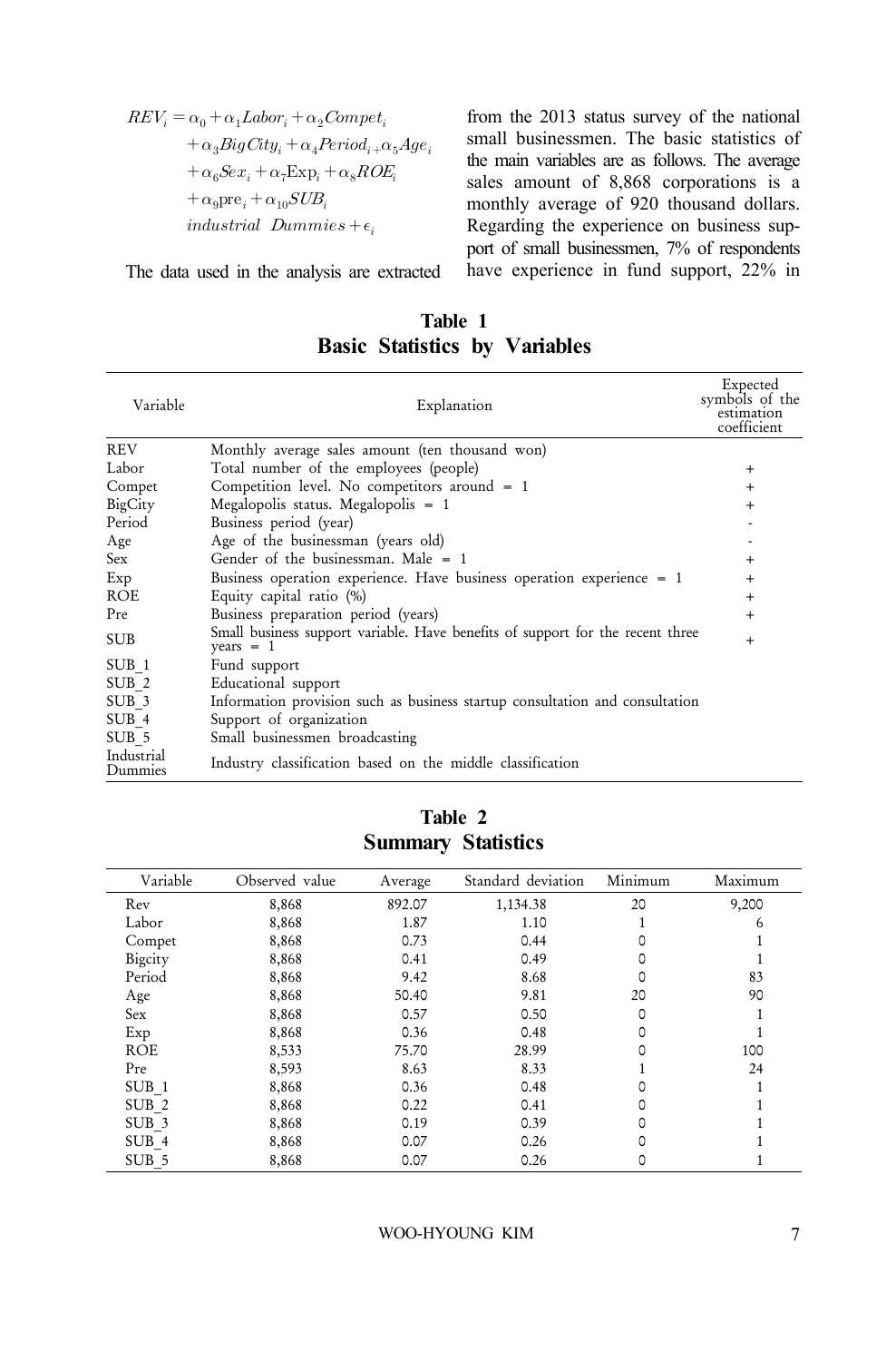|                  | Rev                  |                  | Labor Compet Bigcity Period |          |                  | Age      | Sex                                 | Exp     | ROE     | Pre     |                  |      |      |      | SUB 1 SUB 2 SUB 3 SUB 4 SUB 5 |
|------------------|----------------------|------------------|-----------------------------|----------|------------------|----------|-------------------------------------|---------|---------|---------|------------------|------|------|------|-------------------------------|
| Rev              |                      |                  |                             |          |                  |          |                                     |         |         |         |                  |      |      |      |                               |
| Labor            | 0.49                 |                  |                             |          |                  |          |                                     |         |         |         |                  |      |      |      |                               |
| Compet           | 0.03                 | 0.02             |                             |          |                  |          |                                     |         |         |         |                  |      |      |      |                               |
| Bigcity          | 0.01                 | $0.02^{\degree}$ | $0.02^{\degree}$            |          |                  |          |                                     |         |         |         |                  |      |      |      |                               |
| Period           | $-0.03$              | $-0.05$          | $-0.02$                     | 0.00     |                  |          |                                     |         |         |         |                  |      |      |      |                               |
| Age              | $-0.12$ <sup>*</sup> | $-0.09$          | $-0.03$                     | $0.08*$  | 0.43             |          |                                     |         |         |         |                  |      |      |      |                               |
| Sex              | 0.11                 | $0.06^{\degree}$ | $-0.03$                     | 0.00     | 0.14             | 0.07     |                                     |         |         |         |                  |      |      |      |                               |
| Exp              | 0.01                 | $0.02^{\degree}$ | $-0.02$                     | 0.01     | $-0.06$          | 0.10     | 0.05                                |         |         |         |                  |      |      |      |                               |
| ROE              | $-0.04$              | $-0.07$          | $-0.05$                     | $0.10^*$ | $0.04^{\degree}$ | $0.08^*$ | 0.01                                | $-0.00$ |         |         |                  |      |      |      |                               |
| Pre              | $0.02^{7}$           | $0.04^{\degree}$ | 0.04                        | $-0.04$  | $0.08^{\degree}$ | $-0.00$  | $0.05^{\degree}$ -0.13 $^{\degree}$ |         | $-0.08$ |         |                  |      |      |      |                               |
| SUB <sub>1</sub> | $0.10^{7}$           | $0.06^{\circ}$   | $-0.00$                     | $-0.02$  | $-0.08°$         | $-0.12$  | $-0.00$                             | $-0.00$ | $-0.08$ | $-0.01$ |                  |      |      |      |                               |
| SUB <sub>2</sub> | $0.09*$              | $0.06^{\circ}$   | 0.01                        | $0.02^*$ | $-0.08°$         | $-0.10$  | $-0.01$                             | $-0.02$ | $-0.04$ | $-0.01$ | 0.65             |      |      |      |                               |
| SUB <sub>3</sub> | 0.07                 | 0.05             | 0.01                        | 0.04     | $-0.06$          | $-0.09$  | 0.00                                | $-0.02$ | $-0.04$ | $-0.01$ | 0.59             | 0.75 |      |      |                               |
| SUB 4            | $0.02^*$             | 0.00             | 0.00                        | 0.01     | $-0.01$          | $-0.05$  | $0.02^{\degree}$                    | $-0.03$ | $-0.00$ | $-0.00$ | $0.35^{\degree}$ | 0.48 | 0.54 |      |                               |
| SUB <sub>5</sub> | 0.00                 | 0.00             | 0.01                        | $-0.01$  | $-0.02$          | $-0.05$  | 0.01                                | $-0.03$ | $-0.02$ | 0.01    | $0.32^{7}$       | 0.41 | 0.45 | 0.64 |                               |

**Table 3 Correlation between Variables**

Note: \* denotes significance at the 5% level.

educational support, 19% information provision such as business startup consulting,7% support of organization, and 7% broadcasting of small businessmen etc.

As for the coefficients, in case of the business period and equity capital ratio, the correlation with the sales amount was mediocre, but negative. The correlation among small businessmen support experience variables was generally above 0.5. Note that multicollenearity can occur when some variables are analyzed at the same time. Sub variables could be similar variables among them since sub variables are dummy variables related to policy support.

#### Ⅴ*. Results*

According to the estimation result of the sales determination formula of small businessmen, variables such as labor input, business period, age, gender, prior business preparation period, and small businessmen support policy experience has a significant effect on the sales amount. However, variables such as competition level, megalopolis status, business experience, and equity capital ratio are not significant. Regarding labor input, as expected, there is no positive significant effect on the sales amount, and the monthly average sales amount from the labor input per unit increases by around 4 million and 730 thousand won. Regarding business period, as the business period is extended, the monthly average sales amount is lower, which coincides with the study result by Kim (2014). Kim (2014) demonstrates that when the business period of the poor self-employed is longeron average and in case the person faces limitations, he does a business for a long time without exiting. Regarding the age of businessman as well, a negative significant effect is observed; this maybe because there are many old businessmen with relatively low productivity and many of them are old fashioned with low professionalism. Regarding gender of businessman, if the businessman is male, the sales amount is relatively low and this is also seen in the case of female businessmen, as there are many who are relatively poor. Lastly, as the prior preparation period for business is longer, ceteris paribus, the sales amount is higher.

According to the analysis result of the small businessmen support effect, if most of the other conditions are the same, the businessmen who have experienced the small businessmen support policy have higher sales amount on average than those who have not experienced. According to the separate estimation result about the five small businessmen support policies, the overall sales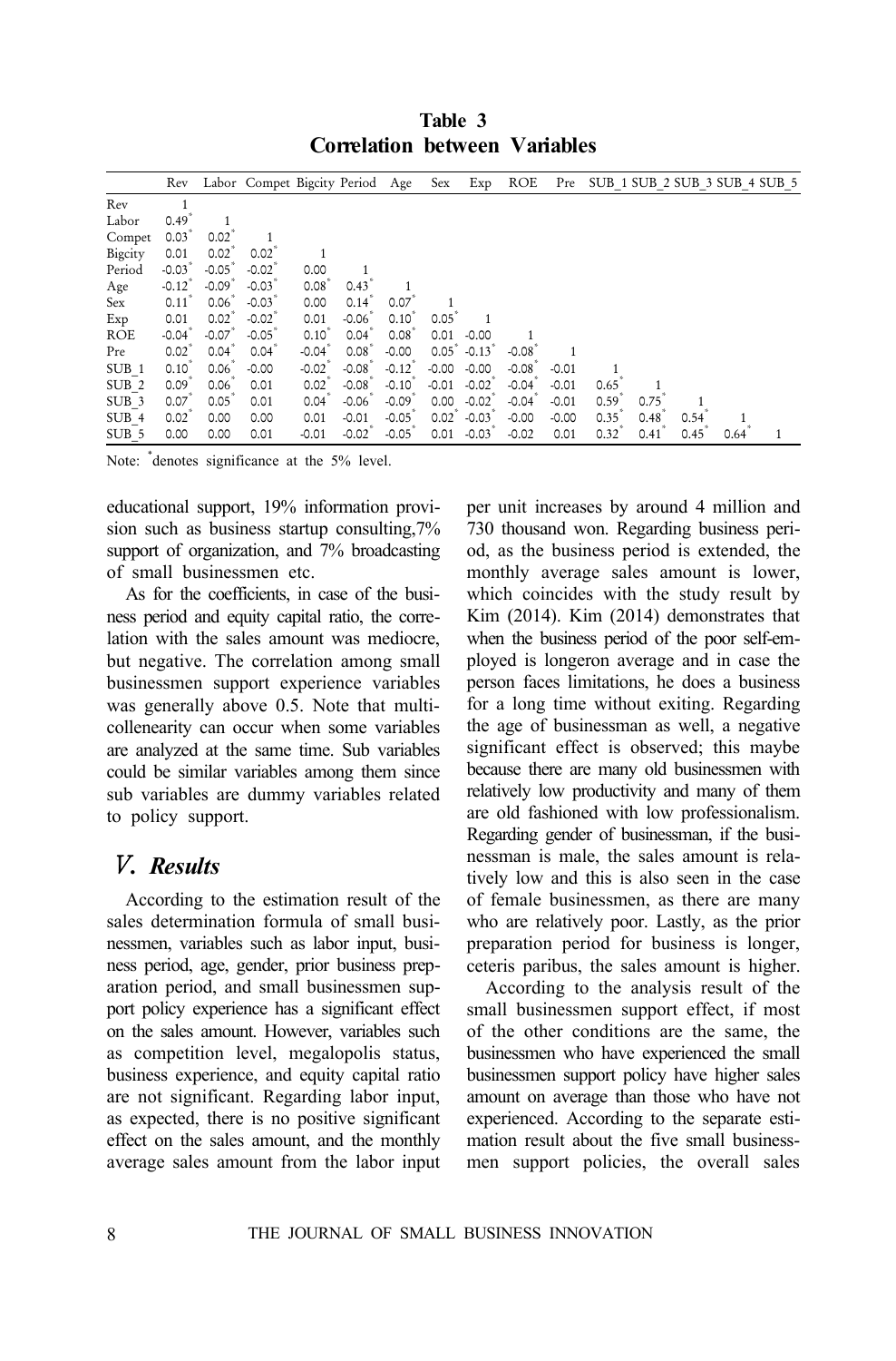|                  | Model I                 | $Model$ $\Pi$        | $Model$ $\Box$ | Model IV                | Model V               | Model VI     |
|------------------|-------------------------|----------------------|----------------|-------------------------|-----------------------|--------------|
| constant         | $148.64^{***}$          | 68.78                | 92.58          | 110.70                  | $138.00***$           | $145.18***$  |
|                  | (69.47)                 | (70.88)              | (69.99)        | (69.96)                 | (69.62)               | (69.66)      |
| Labor            | $473.13***$             | 471.28               | $471.25$ ***   | $472.01$ ***            | $473.31$ ***          | $473.21$ *** |
|                  | (9.79)                  | (9.77)               | (9.77)         | (9.78)                  | (9.78)                | (9.79)       |
| Compet           | 3.27                    | 5.35                 | 2.10           | 2.51                    | 3.40                  | 3.08         |
|                  | (22.74)                 | (22.70)              | (22.69)        | (22.72)                 | (22.73)               | (22.74)      |
| Bigcity          | $-8.77$                 | $-7.72$              | $-13.48$       | $-13.16$                | $-9.34$               | $-8.72$      |
|                  | (20.32)                 | (20.29)              | (20.30)        | (20.33)                 | (20.32)               | (20.33)      |
| Period           | $-2.75$ <sup>**</sup>   | $-2.52$ <sup>*</sup> | $-2.50$        | $-2.65$                 | $-2.75$ <sup>**</sup> | $-2.75***$   |
|                  | (1.38)                  | (1.38)               | (1.38)         | (1.38)                  | (1.38)                | (1.38)       |
|                  | $-10.74$                | $-10.20$ ***         | $-10.29$ ***   | $-10.42$ <sup>***</sup> | $-10.65$              | $-10.71$ *** |
| Age              | (1.19)                  | (1.19)               | (1.19)         | (1.19)                  | (1.19)                | (1.19)       |
|                  | $175.88$ <sup>***</sup> | $174.28$ ***         | 174.32         | 174.23                  | 174.68                | $175.53***$  |
| Sex              | (21.93)                 | (21.89)              | (21.89)        | (21.91)                 | (21.93)               | (21.94)      |
|                  | 19.97                   | 21.28                | 23.28          | 22.18                   | 21.46                 | 20.38        |
| Exp              | (21.06)                 | (21.03)              | (21.03)        | (21.05)                 | (21.07)               | (21.07)      |
|                  | 0.40                    | 0.55                 | 0.48           | 0.47                    | 0.41                  | 0.41         |
| <b>ROE</b>       | (0.35)                  | (0.35)               | (0.35)         | (0.35)                  | (0.35)                | (0.35)       |
|                  | 3.16                    | $3.27***$            | $3.28***$      | ***<br>3.23             | $3.17***$             | $3.15***$    |
| Pre              | (1.23)                  | (1.23)               | (1.23)         | (1.23)                  | (1.23)                | (1.23)       |
|                  |                         | $113.45***$          |                |                         |                       |              |
| SUB <sub>1</sub> |                         | (20.80)              |                |                         |                       |              |
|                  |                         |                      | $139.92***$    |                         |                       |              |
| SUB <sub>2</sub> |                         |                      | (23.96)        |                         |                       |              |
|                  |                         |                      |                | 108.56                  |                       |              |
| SUB <sub>3</sub> |                         |                      |                | (25.46)                 |                       |              |
|                  |                         |                      |                |                         |                       |              |
| SUB 4            |                         |                      |                |                         | $83.67***$            |              |
|                  |                         |                      |                |                         | (38.19)               |              |
| SUB 5            |                         |                      |                |                         |                       | 25.43        |
|                  |                         |                      |                |                         |                       | (37.87)      |
| Industrial       |                         |                      |                |                         |                       |              |
| Dummies          |                         |                      |                |                         |                       |              |
| Number of        | 8,304                   | 8,304                | 8,304          | 8,304                   | 8,304                 | 8,304        |
| observations     |                         |                      |                |                         |                       |              |
| Adjusted $R^2$   | 0.357                   | 0.359                | 0.359          | 0.358                   | 0.357                 | 0.357        |

#### **Table 4 The Results of Self-Employed Support Effects**

Note: The numbers in parentheses are the standard errors. \*\*\*p < 0.01, \*\*p < 0.05, \*p < 0.1.

amount of the businessmen who have experienced the small businessmen support policy are higher on average.1) However, only the broadcasting of the small businessmen is not observed to be significant. Those who have experienced educational support among the four policies, which have affected positively, have the monthly average sales higher by 1 million and 400 thousand won compared to those who have not, and thus they have the highest support effect. The effect of fund support policy on the monthly average sales is 1 million and 140 thousand won, information provision such as business startup consultation is 1 million and 90 thousand, and that of organization support is 840 thousand won.

The earlier analysis result has controlled

<sup>1)</sup> We carried out an analysis in order to avoid inefficiency occurred by multicollenearity. Therefore, we need to consider it as having a synergy effect with other policies, not only having net effect from the correspondence policy.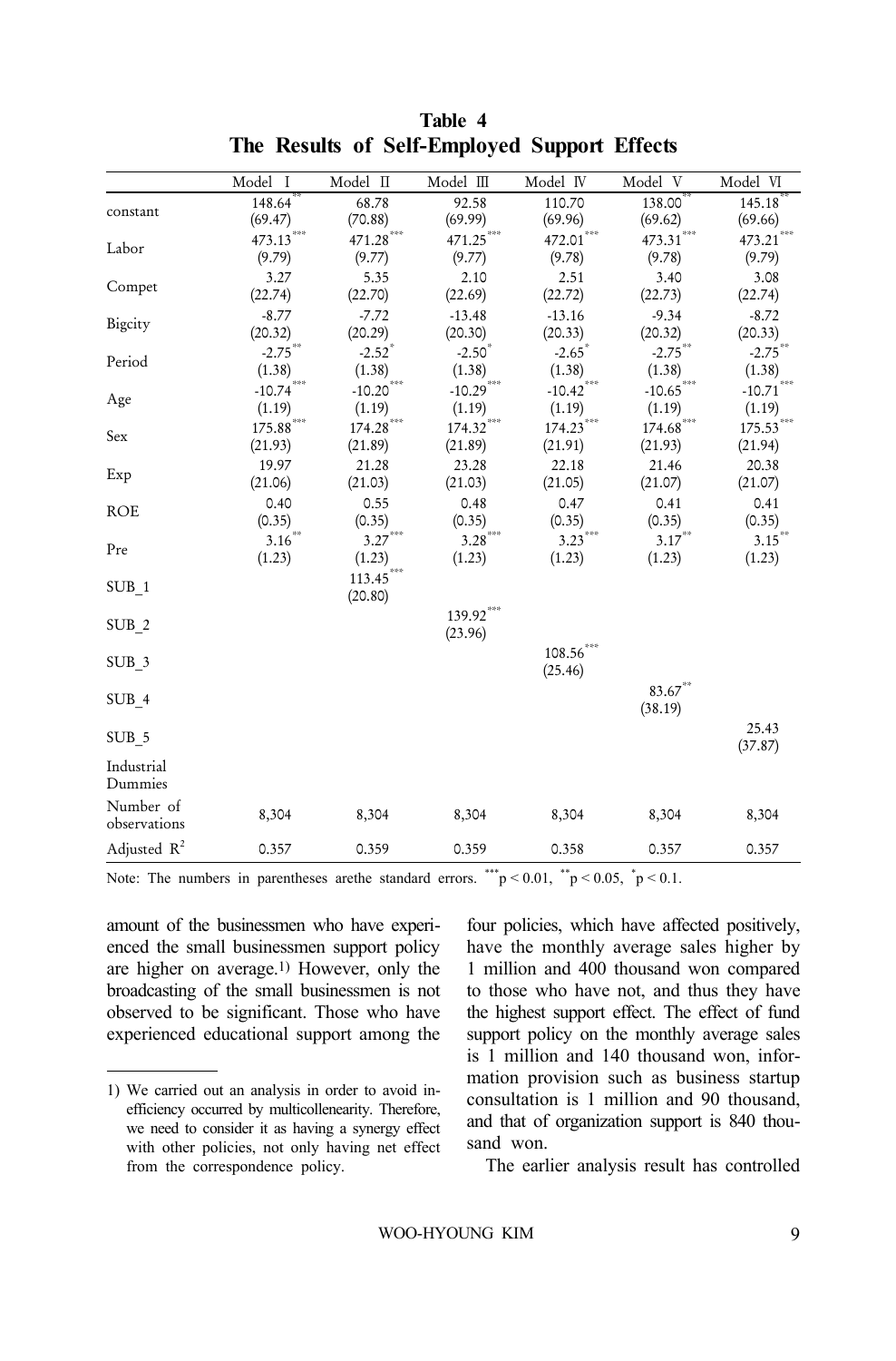| SUB 1     | SUB <sub>2</sub>                    | SUB <sub>3</sub>                                 | SUB 4                                | SUB 5                    |
|-----------|-------------------------------------|--------------------------------------------------|--------------------------------------|--------------------------|
| (122.89)  | (142.97)                            | (150.58)                                         | 269.614                              | $-191.445$<br>(237.64)   |
| 73.373    | $-583.046$                          | $-535.308$                                       | $-327.967$                           | 1,055.443                |
| (665.02)  | (808.58)                            | (901.58)                                         | (1159.99)                            | (1603.57)                |
| 10.885    | -199.644                            | $-517.173$ <sup>*</sup>                          | -318.786                             | $-341.765$               |
| (210.37)  | (262.49)                            | (277.29)                                         | (414.52)                             | (430.56)                 |
| (64.32)   | (73.16)                             | (78.43)                                          | (120.72)                             | 63.229<br>(116.27)       |
| $-8.942$  | $-44.111$                           | $-37.884$                                        | $-42.044$                            | $-18.635$                |
| (27.86)   | (37.02)                             | (37.85)                                          | (59.30)                              | (57.26)                  |
| (39.24)   | (44.10)                             | (47.73)                                          | 77.745<br>(80.78)                    | $227.521$ ***<br>(74.94) |
| $-23.066$ | $-46.030$                           | $-101.675$                                       | $-175.743$                           | $-153.170$               |
| (75.69)   | (81.97)                             | (82.94)                                          | (123.65)                             | (116.62)                 |
| $-3.718$  | 21.378                              | 13.761                                           | 38.736                               | $-15.519$                |
| (35.15)   | (40.31)                             | (44.17)                                          | (56.86)                              | (62.78)                  |
| 36.623    | 0.821                               | $-34.459$                                        | 72.809                               | $-66.979$                |
| (88.75)   | (97.72)                             | (100.70)                                         | (132.39)                             | (136.82)                 |
| 4.226     | $-15.740$                           | $-13.696$                                        | $-208.720$                           | $-145.196$               |
| (136.13)  | (153.65)                            | (167.02)                                         | (229.71)                             | (226.25)                 |
| $-45.704$ | $-42.159$                           | $-48.844$                                        | $-34.971$                            | $-18.858$                |
| (37.39)   | (41.44)                             | (44.06)                                          | (64.16)                              | (65.15)                  |
| 29.543    | $-1.665$                            | 10.055                                           | $-26.565$                            | $-27.810$                |
| (34.30)   | (40.32)                             | (41.64)                                          | (58.35)                              | (59.15)                  |
| 31.489    | 7.469                               | $-17.468$                                        | $-22.382$                            | $-2.710$                 |
| (19.34)   | (22.58)                             | (23.92)                                          | (35.75)                              | (35.19)                  |
|           | 470.652<br>$193.222***$<br>99.757** | $316.661^{***}$<br>$348.229***$<br>$185.798$ *** | 372.547<br>$353.695***$<br>119.285** | (207.73)<br>304.550**    |

**Table 5 The Results of Self-Employed Support Effects by Industry**

Note: The numbers in parentheses are standard deviations. \*\*\*p < 0.01, \*\*p < 0.05, \*p < 0.1.

the difference depending on industry-specific characteristics by utilizing the industryspecific dummy variables, but the industryspecific sales amount determination formula as well as small businessmen support effect can be estimated for each industry. To summarize the analysis result of the small businessmen support in each industry-specific sales amount determination formula estimation result, the following table is inferred. Unexpectedly, in multiple industries, the support effect is not significant. The industries in which a significant effect of the small businessmen support on industry-specific corporations' sales amount is observed are manufacturing, wholesale and retail sales, lodging, and restaurant, etc., and this seems to be because the small businessmen support mainly focuses on the support of specific industries. In case of the support policyspecific effect, there are differences according to each industry. In case of manufacturing, the effect of fund supporting policy is the largest. However, in case of wholesale and retail sales, the effect of the fund support is relatively low, but the effect of information provision such as educational support, business startup consultation, and organization support is huge. In case of the lodging and restaurants, the effect of the small businessmen support is significantly large compared to other support policy. It could be verified that the effect of small businessmen support for each industry and business type is different using industry-specific analysis. Future small businessmen support policy should be enforced by focusing on policies that can maximize the support effect of the corresponding business type by considering these characteristics.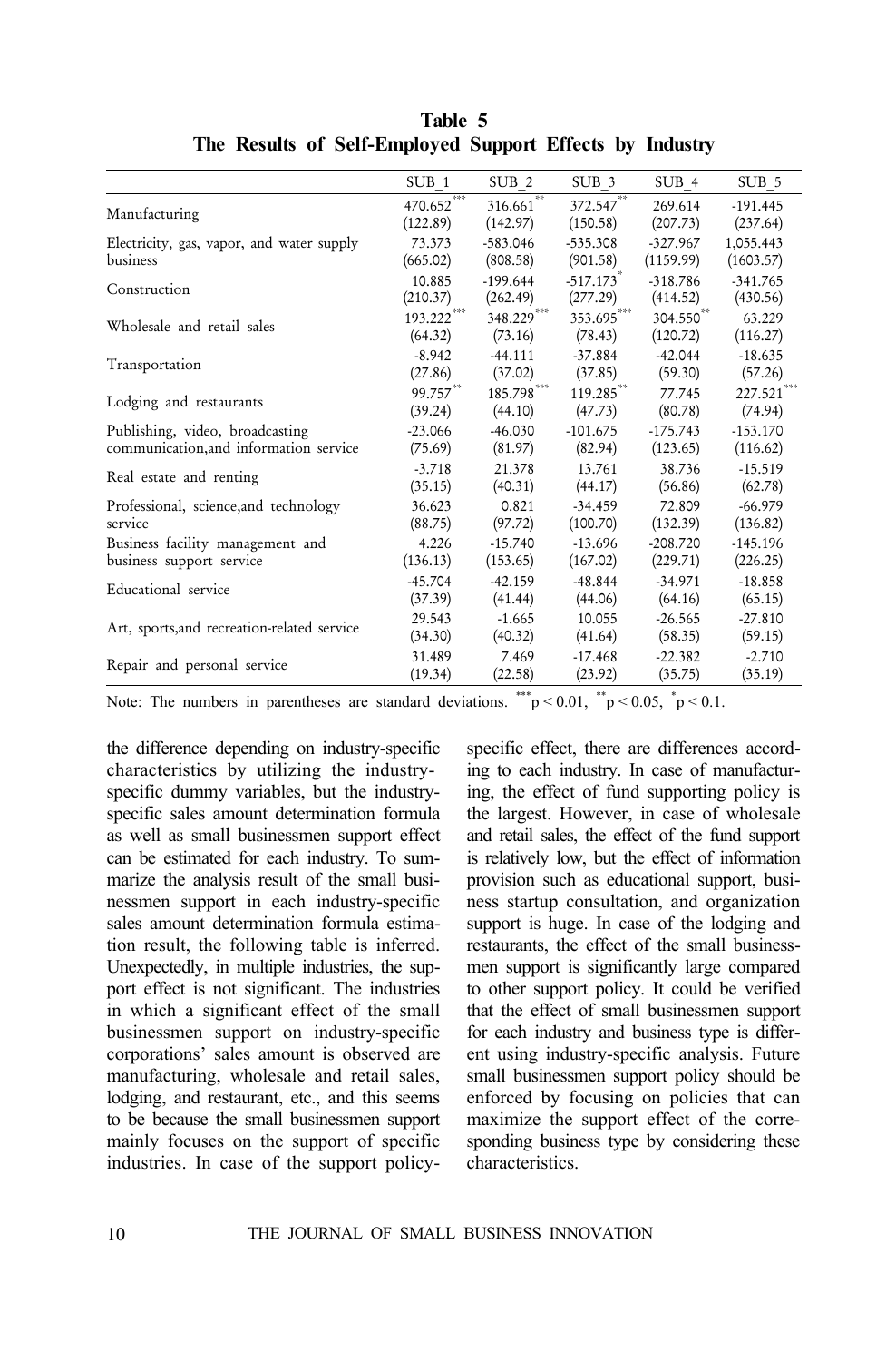### Ⅵ*. Conclusion and Implications*

Examining the status of the self-employed, the proportion of the self-employed is expected to decrease continuously, but the circular structure of increase of old age small businessmen and worsening of management and re-startup is evident due to early retirement, etc. More advanced OECD countries usually have a decreased proportion of the self-employed, as the growth of the world economy slows down and Europe grows negatively after the global foreign exchange crisis. The number and proportion of the self-employed in South Korea is steadily decreasing since 2000 and has slightly increased in 2002, but this can be interpreted as a momentous phenomenon due to the instability of the employment market, which has been decreasing again since 2013. It is expected that the domestic demand will shrink while the self-employed will increase, and the deepening of competition will be accelerated and consequently, the profitability will be lowered and the exit rate of the self-employed who fell behind in the competition for survival will rise. According to the analysis result of the productivity of self-employment, the sales amount compared to the number of employees has increased steadily; however, the business profit compared to the number of employees stagnated, and thus the increasing trend of self-employment has slowed down recently. The productivity of industry-specific self-employment in manufacturing, construction, whole sale and retail sales, and transportation was huge compared to the average of the whole industries, and thus the general personal value added per industry has shown different phases.

The business types whose productivity of self-employment has largely decreased recently are publishing, video, broadcasting telecommunication, and information service, etc. In addition, the productivity of self-employment has also decreased in repair, other personal service, education service, and manufacturing, and thus this seems to contribute

to the slowdown of the productivity of selfemployment of the whole industry. However, the productivity of self-employment has increased in the transportation, wholesale and retail sales, professionals, science and technology service, business facility management, and business support service, and thus shows a relatively sober picture in the production phase. Regarding the age of businessmen, the productivity of self-employment of businessmen in their 20s through 40s has recently increased a little; however, the productivity of old businessmen of over 50s has decreased. Thus, the decrease in productivity of the whole self-employment business appeared mainly in self-employment with aged businessmen as well as in specific industries. Kim (2003) has analyzed the determining factors of the self-employed and comparative superiority of employment by utilizing the survey data of Korean labor panel. According to the analysis result, the experience of self-employment in previous job, employment of father, age, marital status, industry, and job have statistically significant effect. While Kim (2003) has analyzed the effect of the comparative superiority of the employment type on the determining factors of the self-employed, our study has utilized and analyzed the data from the small businessmen status survey in order to investigate if the government's support policy has contributed to the sales amount. According to the assumption result of the determining factors of the sales amount of the self-employed, the overall significant positive effect was shown. If all the other conditions are the same, the sales amount of the businessmen who experience the small businessmen support policy was higher on the average and in case of the small businessmen broadcasting policy, there was no significant effect.

Those who experienced the educational support among the small businessmen support policies had the monthly average sales amount higher by 1 million 140 thousand won compared to those who have not. In case of the fund support policy, the effect on the monthly sales amount was 1 million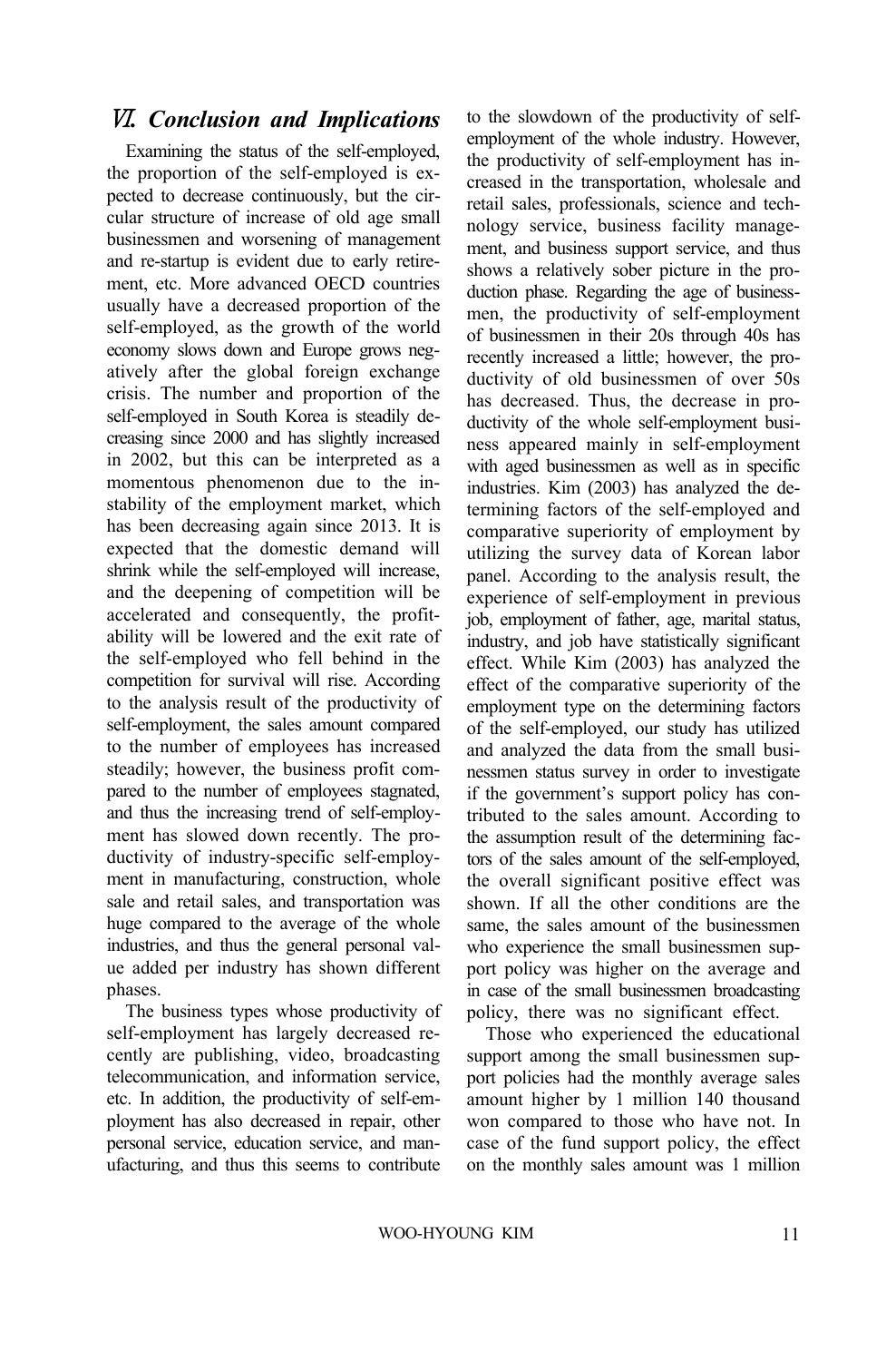and 140 thousand won, information provision such as business startup consultation and consulting was 1 million 90 thousand won, and organization support was around 840 thousand won. In case of each industry, the significant effect of the small businessmen support on the sales amount was only observed in manufacturing, wholesale and retail sales, lodging and restaurants, and this seems to be because most of the small businessmen support business is focusing on the support of specific industry. Regarding the support policy-specific effect also, in case of manufacturing, the effect of fund support policy was the highest. However, in case of wholesale and retail sales, the effect of fund support was relatively small, but the effect of educational support, information provision such as business startup consultation, and organization support was huge. In case of lodging and restaurants, the effect of the small businessmen broadcasting policy had uniquely significant effect and was most effective compared to other support policies. Further support policy should be enforced by focusing on the policies that can maximize the support effect of the corresponding business type by considering these characteristics.

The limitations and political proposals about this study are as follows. First, it is needed to maximize the practical effect of the self-employed support policy. As the effect of the fund support policy is relatively low except for manufacturing, further expansion policy of the self-employed fund support should be accessed carefully. Consulting-based support or education support that can induce business startup into business types which are not in over-supply need to be reinforced. As the effect of each industry-specific support policy appears to be different per each industry type, this should be considered and efforts to reinforce specified support policy for a corresponding business type will be needed. In line with the suggestion by Goetz et al. (2012), policy makers should emphasize self-employment and view them as the source of new labor force. Second, a political alternative should

be arranged for unprepared self-employment startup or involuntary startup, and the labor market policy that can prevent such unpreparedness in advance needs to be combined as well. The preparation period of the self-employed for the business startup also had a significant effect on the sales amount of the self-employed. As hort preparation period for business startup can be considered imprudent, but the startup itself can be considered very urgent. It is also needed to consider the self-employed support policy from risk prevention such as support of separate business startup education on business startups less than one year of preparation period by performing a preliminary survey on the business startup preparation period. The reinforcement of education and training to induce reemployment into the wage labor sector rather into self-employment through unconditional business startup can also be another measure. As the fundamental problem of the self-employed is excessive competition, it is necessary to enforce a policy that can induce reemployment instead of business startup and decrease involuntary business startup. Third, a business startup vitalization support policy is needed considering the age, society, and academic background.

The number of old self-employed is increasing due to the end of the baby boom era and their productivity is relatively low. Likewise, the competitiveness is analyzed to be weak, and thus the characteristic-specific support policy for the self-employed needs to be considered. The possible reemployment should be introduced to the babyboom-era individuals with abundant practical experience and if their volition for business startup is strong, policy alternatives such as providing educational programs about the fields in which they can utilize their practical experience can be considered. It is needed to induce the highly educated self-employed into reviving their major and experience and initiate their high value-added type of self-employment business for which regular education programs should be provided.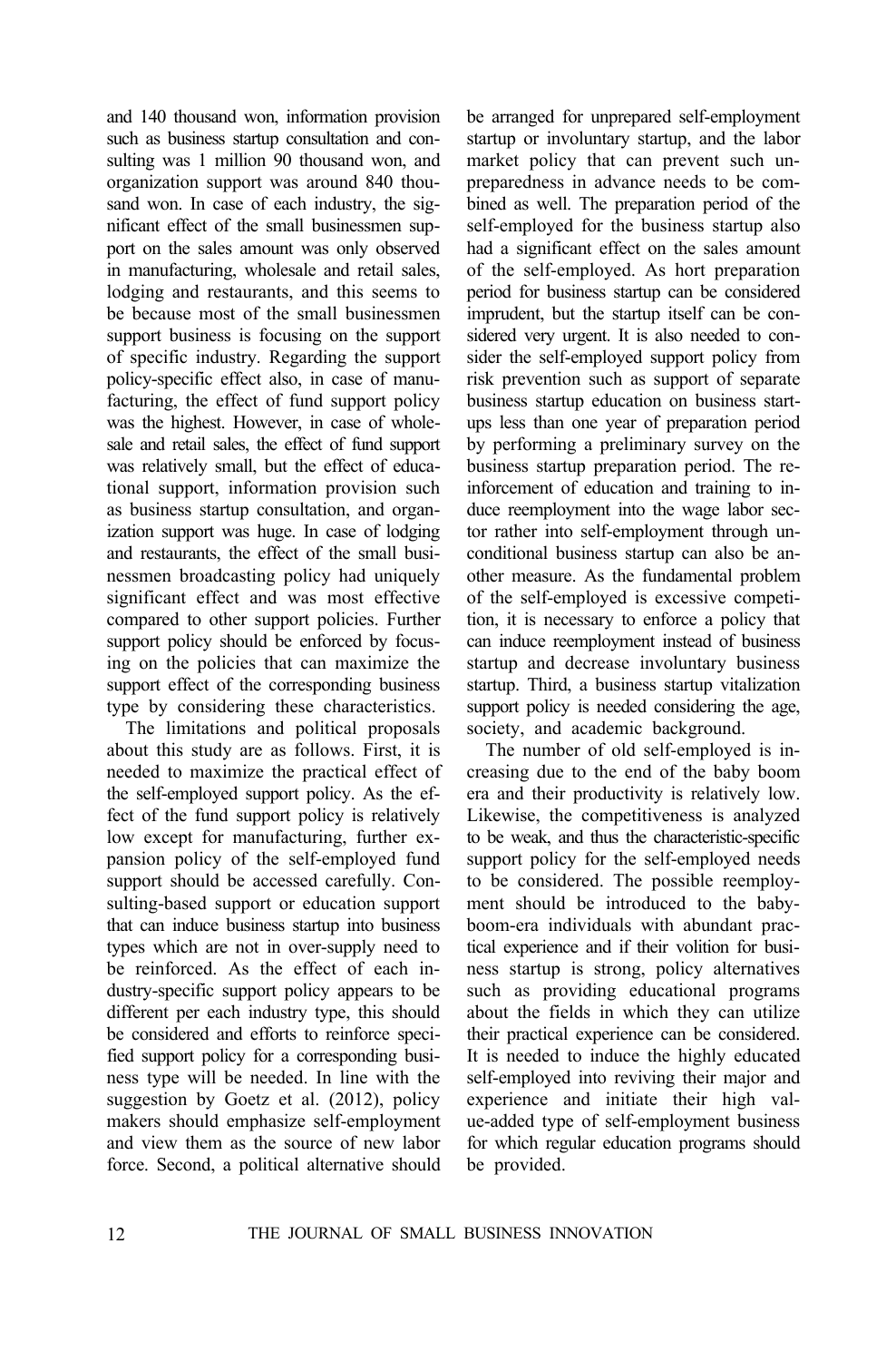Received 14 Jun. 2017 Revised 12 Oct. 2017 Accepted 10 Nov. 2017

#### *References*

- Blanchflower, D. G. (2000). "Self-employment in OECD countries," Labour *Economics* 7(5), 471-505.
- Blau, D. M. (1987). "A time-series analysis of self-employment in the United State," *Journal of Political Economy* 95(3), 445- 467.
- Cheon, B. (2003). "A Study of Selection of Self-employment in Korea," *Korean Journal of Labor Economics* 26(3), 149- 179(Korean).
- Dennis, W. (1996). "Self-employment: When Nothing Else is Available?," *Journal of Labor Research* 17(4), 645-661.
- Geum, J. H. and Y. S. Lee (2011). "Analysis of the determining factor of the sales and income of the self-employed," *Study on Korean Economy* 29, 103-140.
- Goetz, S. J., D. A. Fleming, and A. Rupasingha (2012). "The economic impacts of selfemployment," *Journal of Agricultural and Applied Economics* 44(3), 315-321.
- Kim, S. T., B. I. Lim, and M. K. Kim (2014). "An Analysis on Characteristics of Destitute Self-employed Businessman by 16 Metropolitans and Provinces in Korea," *Public Policy Review* 28(2), 49-68.
- Kim, S. T., B. I. Lim, and M. K. Kim (2011). "An Analysis on Characteristics of Destitute Self-employed Businessman by 16 Metropolitans and Provinces in Korea," *Korean Public Management Review* 28(2), 49-68 (Korean).
- Kim, W. Y. (2003). "Analysis on the comparative superiority of the employment status a determining factor of the self-employed," *Korean Journal of Labor Economics* 23, 55-80 (Korean).
- Lee, T. J. (2014). "The role of the self-employed in the course of business cycle and its implications on the policies for the self-employed: The case of Gangwon province," *Journal of the KRSA* 30(1), 81-108 (Korean).
- OECD (2016). *Data on Informal Employment and Self-Employment.*
- Park, C. G. (2016). "Characteristics of the self-employment in Korea," *Journal of Economics Studies* 34(1), 163-191 (Korean).
- Rees, H. and A. Shah. (1986). "An Empirical Analysis of Self-employment in the UK," *Journal of Applied Econometrics* 1(1), 95-108.
- Yuck, W. and T. M. Ryu (2004). "A Study on the Efficient Improvement Scheme of the Support System for Small Business," *Journal of Human Resource Management Research* 8, 347-367 (Korean).